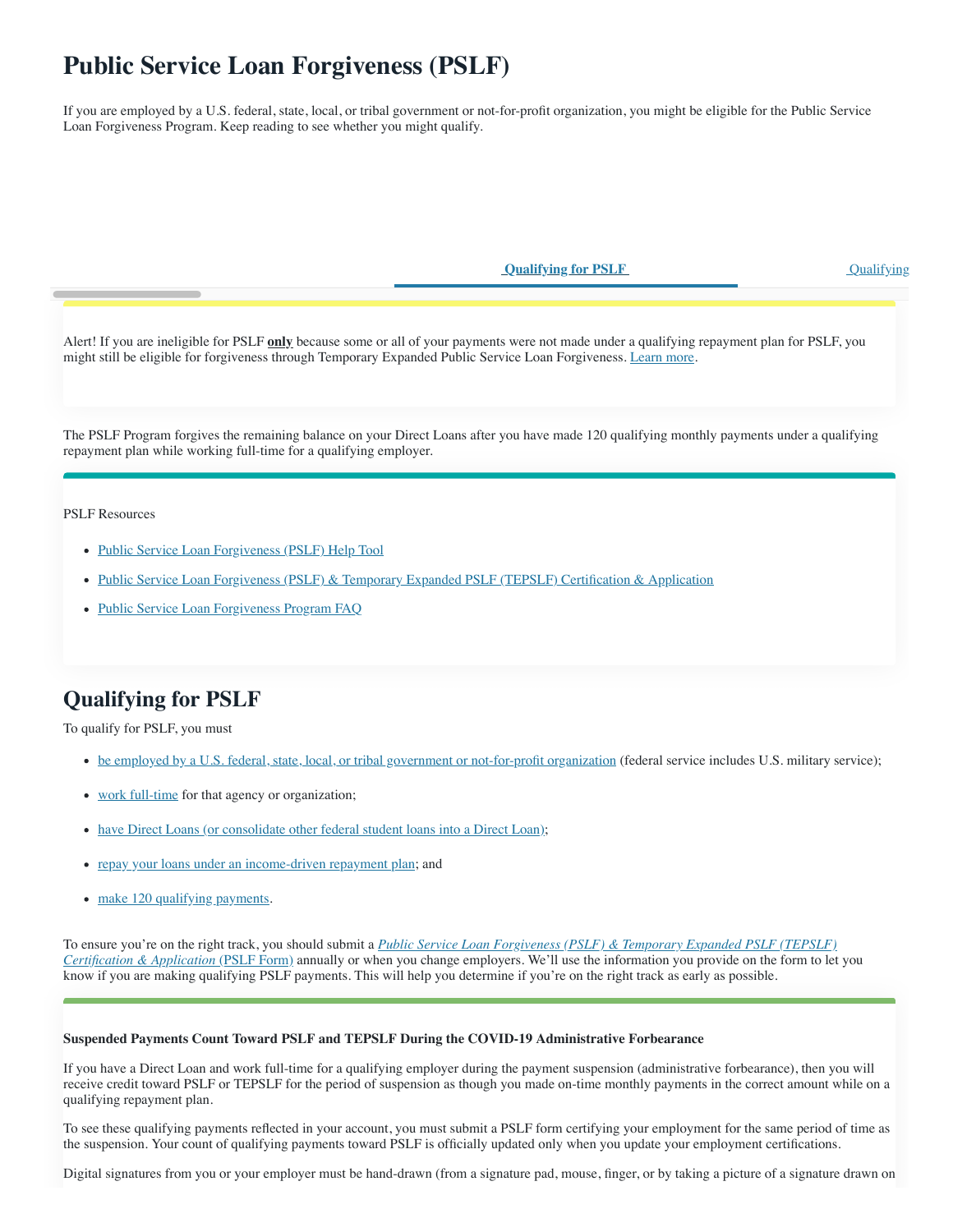a piece of paper that you then scan and embed on the signature line of the PSLF form) to be accepted. Typed signatures, even if made to mimic a hand-drawn signature, or security certificate-based signatures are not accepted.

Note: In-grace, in-school, and certain deferment, forbearance, and bankruptcy statuses are not eligible for credit toward PSLF.

Have questions? Find out what loans qualify and get additional information about [student loan flexibilities due to the COVID-19 emergency.](https://studentaid.gov/announcements-events/coronavirus)

#### **Qualifying Employer**

Qualifying employment for the PSLF Program isn't about the specific job that you do for your employer. Instead, it's about who your employer is. Employment with the following types of organizations qualifies for PSLF:

- Government organizations at any level (U.S. federal, state, local, or tribal) this includes the U.S. military
- Not-for-profit organizations that are tax-exempt under Section  $501(c)(3)$  of the Internal Revenue Code

Serving as a full-time AmeriCorps or Peace Corps volunteer also counts as qualifying employment for the PSLF Program.

The following types of employers do not qualify for PSLF:

- Labor unions
- Partisan political organizations
- For-profit organizations, including for-profit government contractors

**Contractors:** You must be directly employed by a qualifying employer for your employment to count toward PSLF. If you're employed by an organization that is doing work under a contract with a qualifying employer, it is your employer's status—not the status of the organization that your employer has a contract with—that determines whether your employment qualifies for PSLF. For example, if you're employed by a for-profit contractor that is doing work for a qualifying employer, your employment does not count toward PSLF.

**Other types of not-for-profit organizations:** If you work for a not-for-profit organization that is not tax-exempt under Section 501(c)(3) of the Internal Revenue Code, it can still be considered a qualifying employer if it provides certain types of [qualifying public services](javascript:void(0)).

## **Full-time Employment**

For PSLF, you're generally considered to work full-time if you meet your employer's definition of full-time or work at least 30 hours per week, whichever is greater.

If you are employed in more than one qualifying part-time job at the same time, you will be considered full-time if you work a combined average of at least 30 hours per week with your employers.

If you are employed by a not-for-profit organization, time spent on religious instruction, worship services, or any form of proselytizing as a part of your job responsibilities may be counted toward meeting the full-time employment requirement.

#### **Eligible Loans**

Any loan received under the William D. Ford Federal Direct Loan (Direct Loan) Program qualifies for PSLF.

Loans from these federal student loan programs don't qualify for PSLF: the Federal Family Education Loan (FFEL) Program and the Federal Perkins Loan (Perkins Loan) Program. However, they may become eligible if you consolidate them into a Direct Consolidation Loan.

Student loans from private lenders do not qualify for PSLF.

If you consolidate your loans, only qualifying payments that you make on the new Direct Consolidation Loan can be counted toward the 120 payments required for PSLF. Any payments you made on the loans before you consolidated them don't count.

The [PSLF Help Tool](https://studentaid.gov/pslf/) will tell you whether you need to consolidate some or all of your loans.

## **Qualifying Payments**

A qualifying monthly payment is a payment that you make

- after Oct. 1, 2007;
- under a qualifying repayment plan;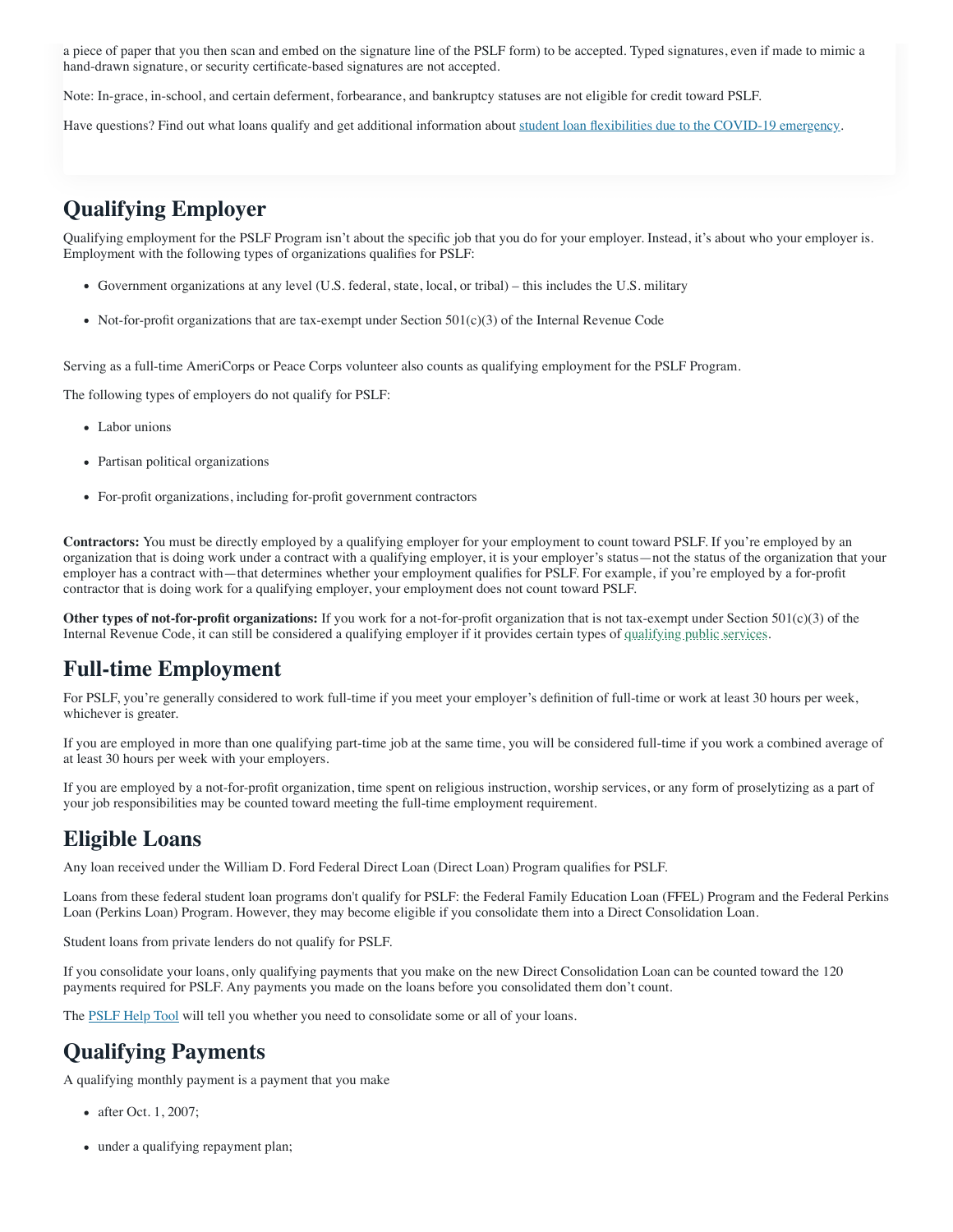- for the full amount due as shown on your bill;
- no later than 15 days after your due date; and
- while you are employed full-time by a qualifying employer.

You can make qualifying monthly payments only during periods when you're required to make a payment. Therefore, you can't make a qualifying monthly payment while your loans are in

- an in-school status,
- the [grace period](javascript:void(0)),
- a [deferment](javascript:void(0)), or
- a [forbearance](javascript:void(0)).

If you want to make qualifying payments, but you're in a deferment or forbearance, contact your federal student [loan servicert](javascript:void(0))o waive the deferment or forbearance.

Your 120 qualifying monthly payments don't need to be consecutive. For example, if you have a period of employment with a nonqualifying employer, you will not lose credit for prior qualifying payments you made.

The best way to ensure that you are making on-time, complete payments is to sign up for automatic debit with your loan servicer.

#### **Can I qualify sooner by making higher monthly payments?**

No. You must make payments to cover 120 separate monthly obligations. Paying extra won't help you qualify for PSLF sooner.

You may prepay, or make lump-sum payments, which would apply to future months, for up to 12 months, or when your next income-driven payment (IDR) plan [is due. For example, if you recertified your IDR and your monthly payment was \\$100, but you paid \\$1200 for the first month's payment,](https://studentaid.gov/app/ibrInstructions.action) that payment would count as 12 separate payments for that year. You would not need to make another payment until the next 12-month cycle. These payments would count as qualifying payments towards PSLF [forgiveness](javascript:void(0)) once you certified your eligible employment for the 12-month period.

#### **What if I'm in AmeriCorps or the Peace Corps, or my loans are being repaid by the U.S. Department of Defense?**

There are special rules that allow borrowers who are AmeriCorps or Peace Corps volunteers to use their Segal Education Award or Peace Corps transition payment to make a single "lump-sum" payment that may count for up to 12 qualifying PSLF payments.

In addition, borrowers who have lump-sum payments made on their behalf under a student [loan](javascript:void(0)) repayment program administered by the U.S. Department of Defense may also receive credit for more than one qualifying PSLF payment.

## **Qualifying Repayment Plans**

Qualifying repayment plans include all of the [income-driven repayment \(IDR\) plans](https://studentaid.gov/app/ibrInstructions.action) (plans that base your monthly payment on your income).

While payments made under the 10-year Standard Repayment Plan are qualifying payments, you would have to change to an IDR plan to benefit from PSLF. Under the 10-year Standard Repayment Plan, generally your loans will be paid in full once you have made the 120 qualifying PSLF payments and there will be no balance to forgive. Before you change to an [IDR plan](https://studentaid.gov/app/ibrInstructions.action), however, you should understand that your payment may increase under these plans depending on your income and the amount that you owe. If this is the case for you, and you do not wish to pay this higher amount, then the PSLF Program may not benefit you.

The following repayment plans do not qualify for PSLF:

- Standard Repayment Plan for Direct Consolidation Loans
- Graduated Repayment Plan
- Extended Repayment Plan
- Alternative Repayment Plan

#### **PSLF Process**

Because you have to make 120 qualifying monthly payments, it will take at least 10 years before you can qualify for PSLF.

*Important*: You must be working for a qualifying employer at the time you submit the form for forgiveness and at the time the remaining balance on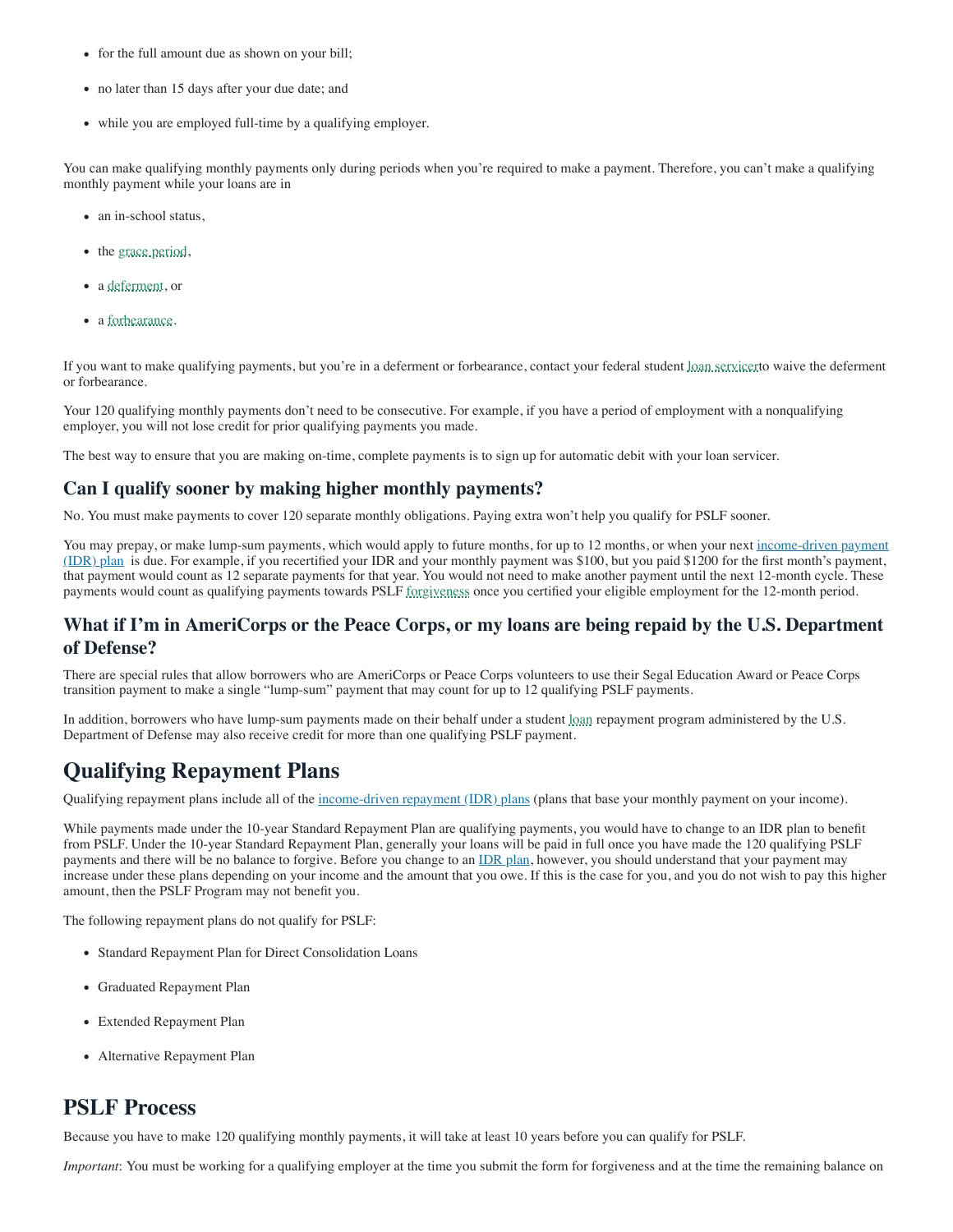your loan is forgiven.

**Whether you have made 120 qualifying payments**, or are working toward PSLF and are completing your employer certification, you should fill out and submit the *(PSLF) & Temporary Expanded PSLF (TEPSLF) Certification & Application* ([PSLF form\)](https://studentaid.gov/pslf/).

Either way, we'll use the information you provide on the form to let you know if you are making qualifying PSLF payments. This will help you determine if you're on the right track as early as possible.

Alert! If you don't periodically submit the PSLF form, then at the time you apply for forgiveness, you will be required to submit employment certification for each employer where you worked while making the required 120 qualifying monthly payments.

## **Public Service Loan Forgiveness (PSLF) Help Tool**

The **[PSLF Help Tool](https://studentaid.gov/pslf/)** will

- help you understand more about PSLF and TEPSLF and what you need to do to participate and possibly have your loans forgiven;
- help you assess whether your employer qualifies for PSLF;
- help you assess whether your loans qualify for PSLF; and
- use the information we have about your federal student loans to explain other actions you should or must take if you want to receive PSLF or TEPSLF.

At this time, the PSLF Help Tool won't allow you or your employer to electronically sign the form that the tool will generate for you. Therefore, after you complete the PSLF Help Tool process, you will need to print the PDF document that the tool generates, sign it yourself, have your employer sign it, and then submit the form to the [PSLF servicer](https://myfedloan.org/) as instructed on the printed PDF document.

[Use the PSLF Help Tool](https://studentaid.gov/pslf/) to search for a qualifying employer, learn what actions you may need to take to be eligible for PSLF or TEPSLF, and generate the form you need.

#### **PSLF Form Process**

After you submit a [PSLF Form,](https://studentaid.gov/manage-loans/forgiveness-cancellation/public-service/public-service-loan-forgiveness-application) your loans will transfer to the PSLF servicer. After the PSLF servicer determines how many qualifying payments you made during the employment period on your form, you'll receive a letter telling you the number of qualifying payments you have made.

The number of qualifying payments you have made will **only** be updated whenever you submit another PSLF form that documents a new period of qualifying employment.

[You can find out how many qualifying payments you've made by logging in to your account with the PSLF servicer and viewing your loan details](https://myfedloan.org/) or by looking on your most recent billing statement.

#### **Employment Certification**

Your employment can be certified by an official who has access to your employment or service records and is authorized by your employer to certify your employment or your service as an AmeriCorps or Peace Corps volunteer. This will often be someone in the human resources department, though in some cases your direct supervisor or another individual may be authorized to certify your employment. Check with your organization to see who is allowed to certify your **[PSLF Form](https://studentaid.gov/manage-loans/forgiveness-cancellation/public-service/public-service-loan-forgiveness-application)**.

## **Tax on Forgiveness**

Amounts forgiven under the PSLF Program are not considered income by the Internal Revenue Service. Therefore, you will not have to pay federal income tax on the amount of your Direct Loans that is forgiven.

## **How to Submit the PSLF Form**

**A reminder about digital signatures:** Digital signatures from you or your employer must be hand drawn (from a signature pad, mouse, finger, or by taking a picture of a signature drawn on a piece of paper that you then scan and embed on the signature line of the PSLF form) to be accepted. Typed signatures, even if made to mimic a hand-drawn signature, or security certificate-based signatures are not accepted.